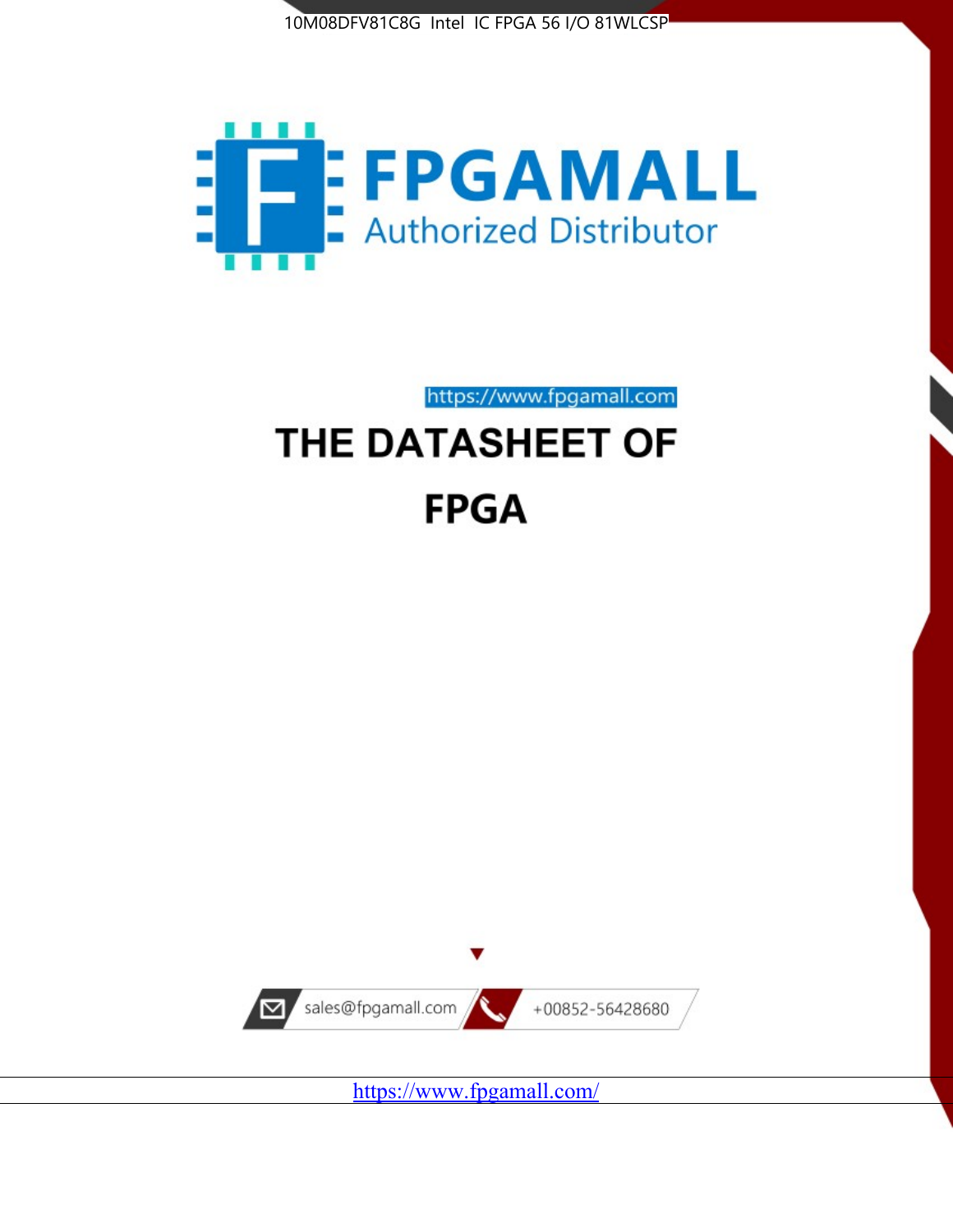10M08DFV81C8G Intel IC FPGA 56 I/O 81WLCSP



# **Intel® MAX® 10 FPGA Device Overview**



**M10-OVERVIEW | 2017.12.15** Latest document on the web: **[PDF](https://www.altera.com/en_US/pdfs/literature/hb/max-10/m10_overview.pdf)** | **[HTML](https://www.altera.com/documentation/myt1396938463674.html)**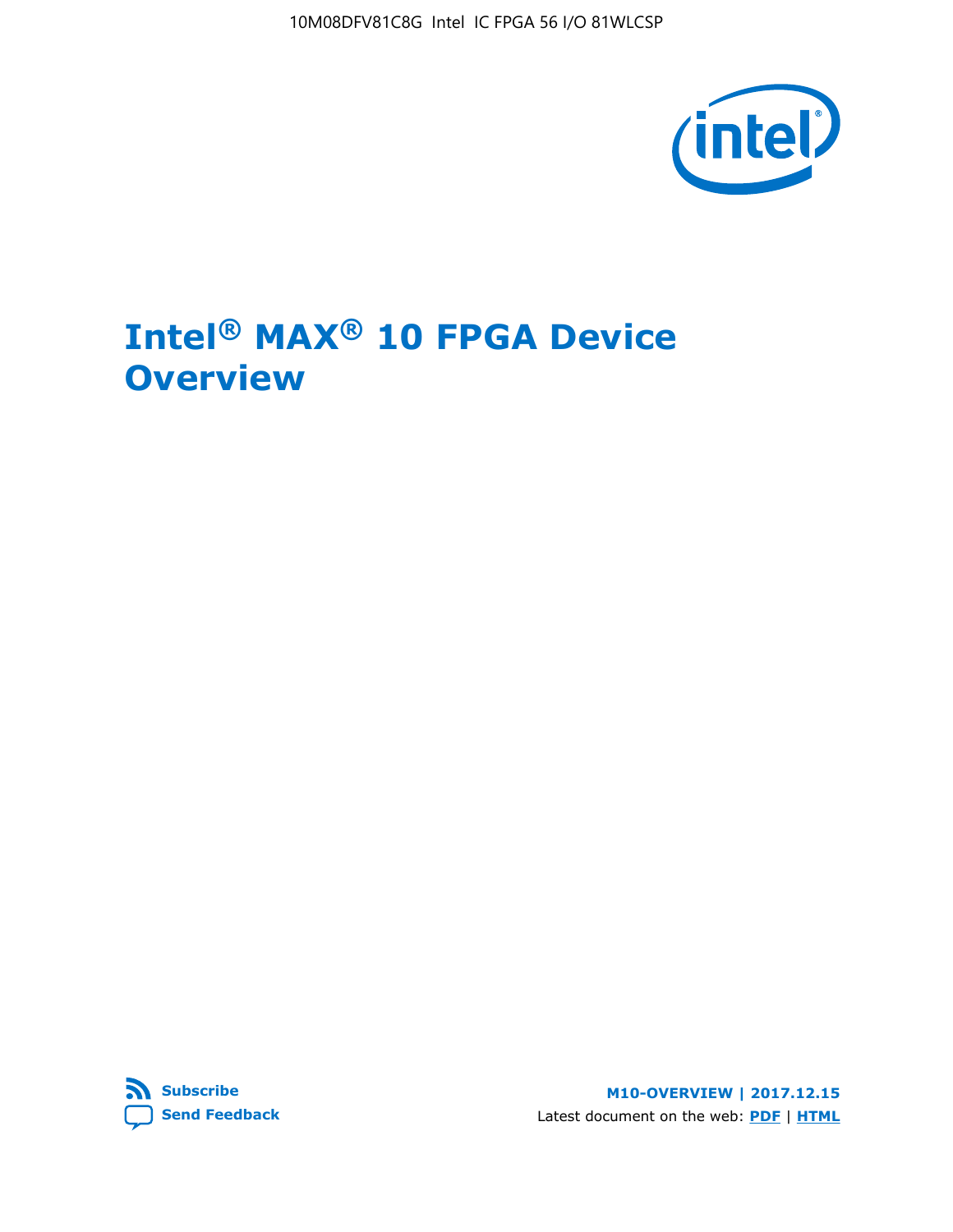

## **Contents**

| Intel® MAX® 10 FPGA Device Overview……………………………………………………………………………3  |  |
|--------------------------------------------------------------------|--|
|                                                                    |  |
|                                                                    |  |
|                                                                    |  |
|                                                                    |  |
|                                                                    |  |
|                                                                    |  |
|                                                                    |  |
|                                                                    |  |
|                                                                    |  |
|                                                                    |  |
|                                                                    |  |
|                                                                    |  |
|                                                                    |  |
|                                                                    |  |
|                                                                    |  |
|                                                                    |  |
|                                                                    |  |
|                                                                    |  |
|                                                                    |  |
| Document Revision History for Intel MAX 10 FPGA Device Overview 13 |  |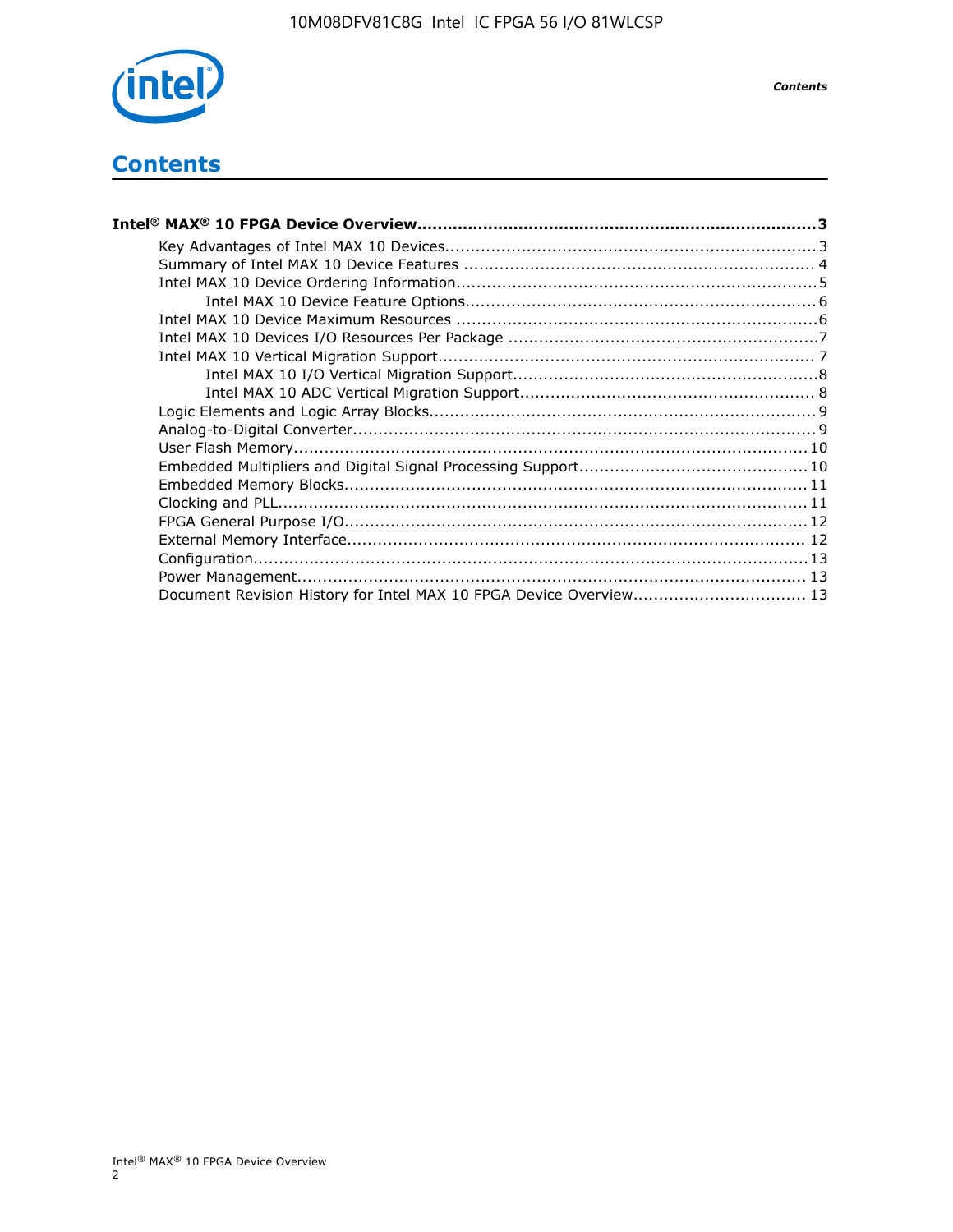

# **Intel® MAX® 10 FPGA Device Overview**

Intel® MAX® 10 devices are single-chip, non-volatile low-cost programmable logic devices (PLDs) to integrate the optimal set of system components.

The highlights of the Intel MAX 10 devices include:

- Internally stored dual configuration flash
- User flash memory
- Instant on support
- Integrated analog-to-digital converters (ADCs)
- Single-chip Nios II soft core processor support

Intel MAX 10 devices are the ideal solution for system management, I/O expansion, communication control planes, industrial, automotive, and consumer applications.

#### **Related Links**

[Intel MAX 10 FPGA Device Datasheet](https://www.altera.com/documentation/mcn1397700832153.html#mcn1397643748870)

## **Key Advantages of Intel MAX 10 Devices**

#### **Table 1. Key Advantages of Intel MAX 10 Devices**

| <b>Advantage</b>               | <b>Supporting Feature</b>                                                                                                                                                                                  |  |  |  |
|--------------------------------|------------------------------------------------------------------------------------------------------------------------------------------------------------------------------------------------------------|--|--|--|
| Simple and fast configuration  | Secure on-die flash memory enables device configuration in less than 10 ms                                                                                                                                 |  |  |  |
| Flexibility and integration    | Single device integrating PLD logic, RAM, flash memory, digital signal<br>processing (DSP), ADC, phase-locked loop (PLL), and I/Os<br>Small packages available from 3 mm $\times$ 3 mm                     |  |  |  |
| Low power                      | Sleep mode—significant standby power reduction and resumption in less than<br>$1 \text{ ms}$<br>Longer battery life—resumption from full power-off in less than 10 ms                                      |  |  |  |
| 20-year-estimated life cycle   | Built on TSMC's 55 nm embedded flash process technology                                                                                                                                                    |  |  |  |
| High productivity design tools | Intel Quartus <sup>®</sup> Prime Lite edition (no cost license)<br>Platform Designer (Standard) system integration tool<br>DSP Builder for Intel FPGAs<br>Nios <sup>®</sup> II Embedded Design Suite (EDS) |  |  |  |

Intel Corporation. All rights reserved. Intel, the Intel logo, Altera, Arria, Cyclone, Enpirion, MAX, Nios, Quartus and Stratix words and logos are trademarks of Intel Corporation or its subsidiaries in the U.S. and/or other countries. Intel warrants performance of its FPGA and semiconductor products to current specifications in accordance with Intel's standard warranty, but reserves the right to make changes to any products and services at any time without notice. Intel assumes no responsibility or liability arising out of the application or use of any information, product, or service described herein except as expressly agreed to in writing by Intel. Intel customers are advised to obtain the latest version of device specifications before relying on any published information and before placing orders for products or services. \*Other names and brands may be claimed as the property of others.

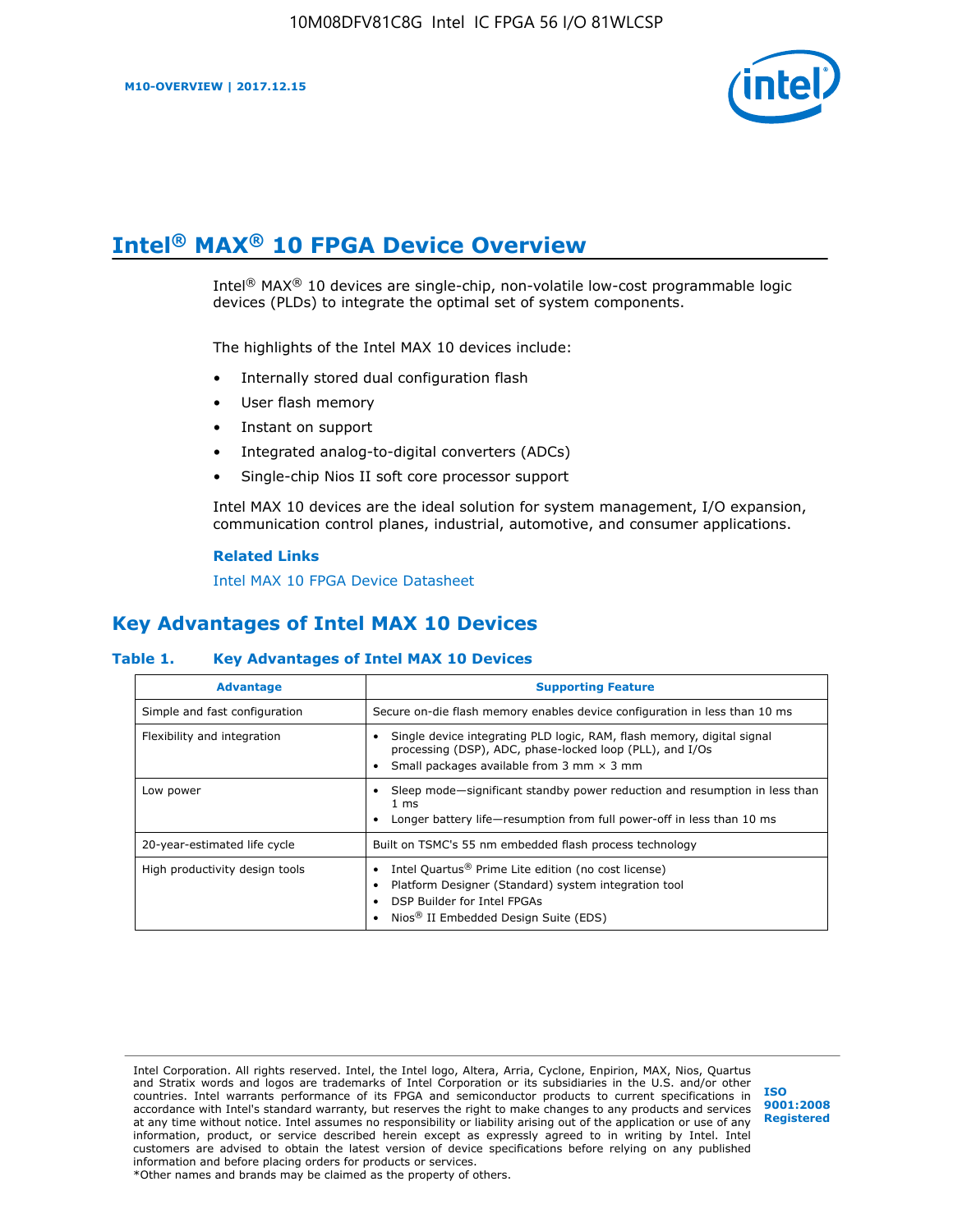

## **Summary of Intel MAX 10 Device Features**

#### **Table 2. Summary of Features for Intel MAX 10 Devices**

| <b>Feature</b>                       | <b>Description</b>                                                                                                                                                                                                                                                                            |
|--------------------------------------|-----------------------------------------------------------------------------------------------------------------------------------------------------------------------------------------------------------------------------------------------------------------------------------------------|
| Technology                           | 55 nm TSMC Embedded Flash (Flash + SRAM) process technology                                                                                                                                                                                                                                   |
| Packaging                            | Low cost, small form factor packages-support multiple packaging<br>technologies and pin pitches<br>Multiple device densities with compatible package footprints for seamless<br>migration between different device densities<br>RoHS6-compliant                                               |
| Core architecture                    | 4-input look-up table (LUT) and single register logic element (LE)<br>$\bullet$<br>LEs arranged in logic array block (LAB)<br>$\bullet$<br>Embedded RAM and user flash memory<br>$\bullet$<br>Clocks and PLLs<br>$\bullet$<br>Embedded multiplier blocks<br>General purpose I/Os<br>$\bullet$ |
| Internal memory blocks               | M9K-9 kilobits (Kb) memory blocks<br>$\bullet$<br>Cascadable blocks to create RAM, dual port, and FIFO functions<br>$\bullet$                                                                                                                                                                 |
| User flash memory (UFM)              | User accessible non-volatile storage<br>$\bullet$<br>High speed operating frequency<br>$\bullet$<br>Large memory size<br>High data retention<br>$\bullet$<br>Multiple interface option                                                                                                        |
| Embedded multiplier blocks           | One $18 \times 18$ or two 9 $\times$ 9 multiplier modes<br>$\bullet$<br>Cascadable blocks enabling creation of filters, arithmetic functions, and image<br>processing pipelines                                                                                                               |
| <b>ADC</b>                           | 12-bit successive approximation register (SAR) type<br>$\bullet$<br>Up to 17 analog inputs<br>$\bullet$<br>Cumulative speed up to 1 million samples per second (MSPS)<br>Integrated temperature sensing capability<br>$\bullet$                                                               |
| Clock networks                       | Global clocks support<br>$\bullet$<br>High speed frequency in clock network                                                                                                                                                                                                                   |
| Internal oscillator                  | Built-in internal ring oscillator                                                                                                                                                                                                                                                             |
| PLLs                                 | Analog-based<br>$\bullet$<br>Low jitter<br>High precision clock synthesis<br>$\bullet$<br>Clock delay compensation<br>$\bullet$<br>Zero delay buffering<br>٠<br>Multiple output taps<br>$\bullet$                                                                                             |
| General-purpose I/Os (GPIOs)         | Multiple I/O standards support<br>$\bullet$<br>On-chip termination (OCT)<br>٠<br>Up to 830 megabits per second (Mbps) LVDS receiver, 800 Mbps LVDS<br>transmitter                                                                                                                             |
| External memory interface (EMIF) (1) | Supports up to 600 Mbps external memory interfaces:<br>continued                                                                                                                                                                                                                              |
|                                      |                                                                                                                                                                                                                                                                                               |

<sup>(1)</sup> EMIF is only supported in selected Intel MAX 10 device density and package combinations. Refer to the *External Memory Interface User Guide* for more information.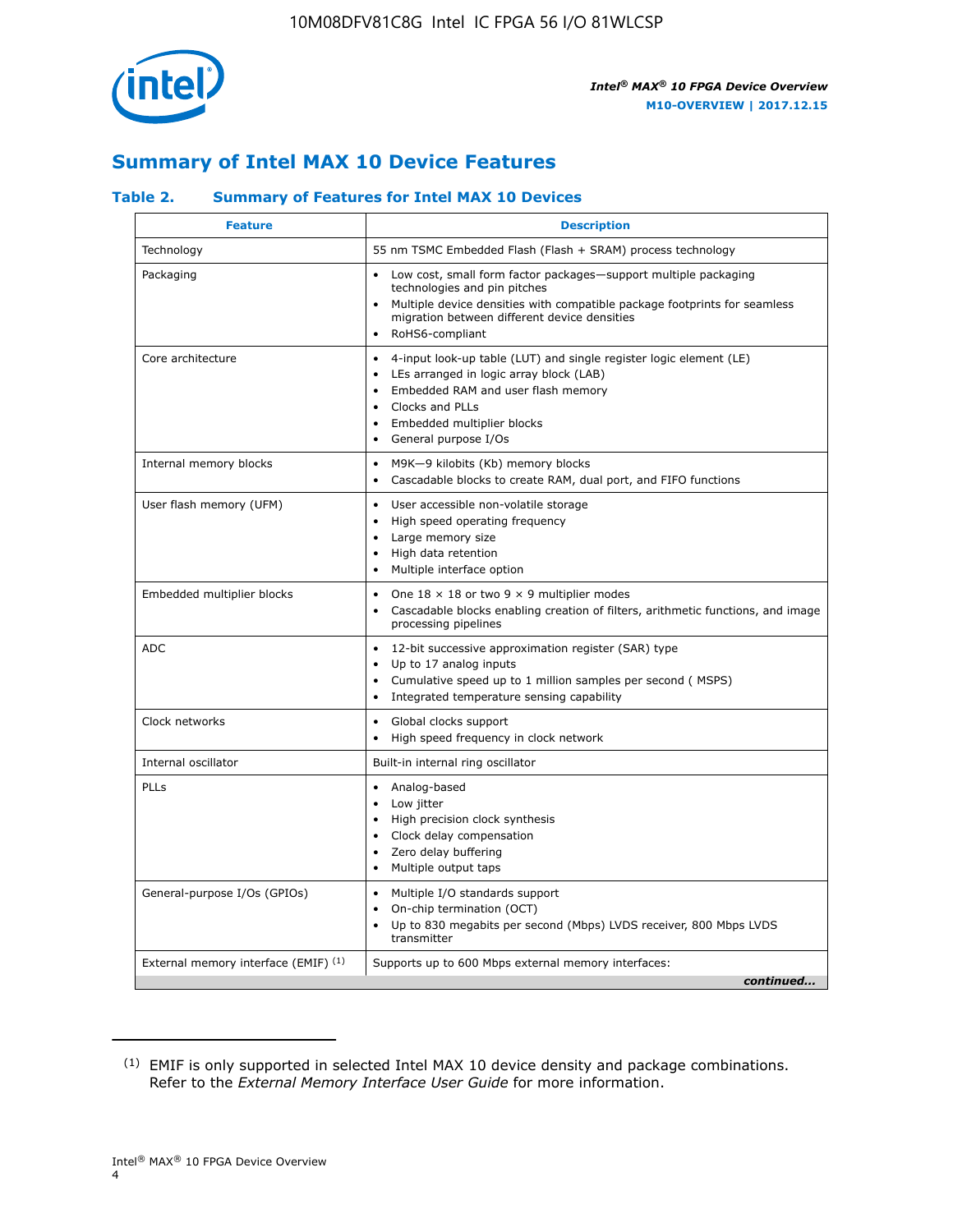

| <b>Feature</b>                | <b>Description</b>                                                                                                                                                                                                                                                                                                                             |  |  |  |
|-------------------------------|------------------------------------------------------------------------------------------------------------------------------------------------------------------------------------------------------------------------------------------------------------------------------------------------------------------------------------------------|--|--|--|
|                               | DDR3, DDR3L, DDR2, LPDDR2 (on 10M16, 10M25, 10M40, and 10M50.)<br>SRAM (Hardware support only)                                                                                                                                                                                                                                                 |  |  |  |
|                               | <i>Note:</i> For 600 Mbps performance, -6 device speed grade is required.<br>Performance varies according to device grade (commercial, industrial, or<br>automotive) and device speed grade $(-6 \text{ or } -7)$ . Refer to the <i>Intel MAX</i><br>10 FPGA Device Datasheet or External Memory Interface Spec Estimator<br>for more details. |  |  |  |
| Configuration                 | Internal configuration                                                                                                                                                                                                                                                                                                                         |  |  |  |
|                               | JTAG<br>٠                                                                                                                                                                                                                                                                                                                                      |  |  |  |
|                               | Advanced Encryption Standard (AES) 128-bit encryption and compression<br>options                                                                                                                                                                                                                                                               |  |  |  |
|                               | Flash memory data retention of 20 years at 85 $^{\circ}$ C                                                                                                                                                                                                                                                                                     |  |  |  |
| Flexible power supply schemes | Single- and dual-supply device options                                                                                                                                                                                                                                                                                                         |  |  |  |
|                               | Dynamically controlled input buffer power down                                                                                                                                                                                                                                                                                                 |  |  |  |
|                               | Sleep mode for dynamic power reduction                                                                                                                                                                                                                                                                                                         |  |  |  |

## **Intel MAX 10 Device Ordering Information**

#### **Figure 1. Sample Ordering Code and Available Options for Intel MAX 10 Devices**



*Note:* The –I6 and –A6 speed grades of the Intel MAX 10 FPGA devices are not available by default in the Intel Quartus Prime software. Contact your local Intel sales representatives for support.

#### **Related Links**

#### [Intel FPGA Product Selector](http://www.altera.com/products/selector/psg-selector.html)

Provides the latest information about Intel FPGAs.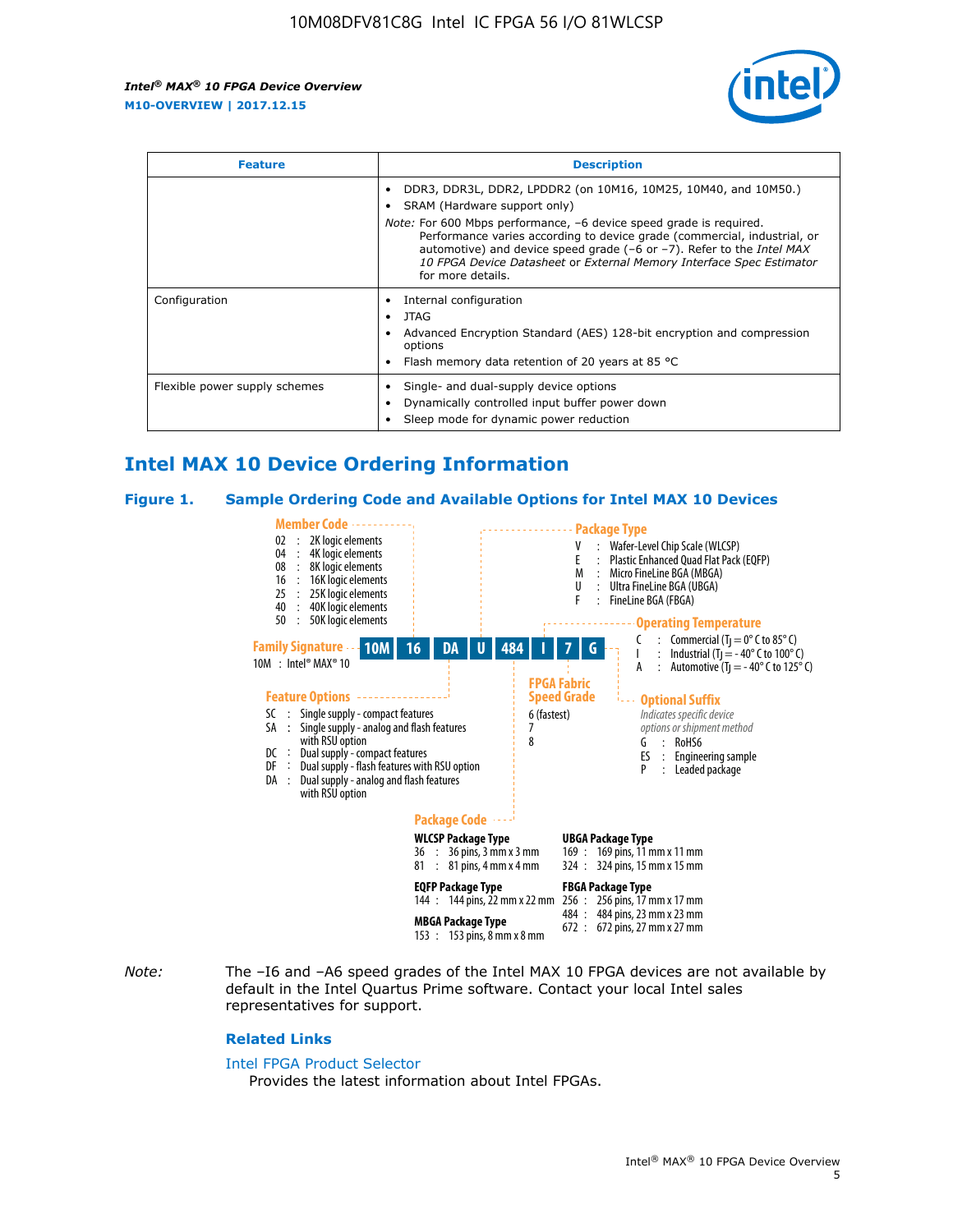

## **Intel MAX 10 Device Feature Options**

#### **Table 3. Feature Options for Intel MAX 10 Devices**

| <b>Option</b> | <b>Feature</b>                                                                                                                                                                          |
|---------------|-----------------------------------------------------------------------------------------------------------------------------------------------------------------------------------------|
| Compact       | Devices with core architecture featuring single configuration image with self-configuration capability                                                                                  |
| Flash         | Devices with core architecture featuring:<br>Dual configuration image with self-configuration capability<br>Remote system upgrade capability<br>Memory initialization                   |
| Analog        | Devices with core architecture featuring:<br>Dual configuration image with self-configuration capability<br>Remote system upgrade capability<br>Memory initialization<br>Integrated ADC |

## **Intel MAX 10 Device Maximum Resources**

#### **Table 4. Maximum Resource Counts for Intel MAX 10 Devices**

| <b>Resource</b>              |                            | <b>Device</b> |                |                |                |                |                |                |
|------------------------------|----------------------------|---------------|----------------|----------------|----------------|----------------|----------------|----------------|
|                              |                            | <b>10M02</b>  | 10M04          | <b>10M08</b>   | <b>10M16</b>   | <b>10M25</b>   | <b>10M40</b>   | <b>10M50</b>   |
|                              | Logic Elements (LE) (K)    | 2             | 4              | 8              | 16             | 25             | 40             | 50             |
| M9K Memory (Kb)              |                            | 108           | 189            | 378            | 549            | 675            | 1,260          | 1,638          |
|                              | User Flash Memory (Kb) (2) | 96            | 1,248          | 1,376          | 2,368          | 3,200          | 5,888          | 5,888          |
| $18 \times 18$ Multiplier    |                            | 16            | 20             | 24             | 45             | 55             | 125            | 144            |
| <b>PLL</b>                   |                            | 2             | $\overline{2}$ | $\overline{2}$ | 4              | $\overline{4}$ | 4              | $\overline{4}$ |
| GPIO                         |                            | 246           | 246            | 250            | 320            | 360            | 500            | 500            |
| <b>LVDS</b>                  | Dedicated<br>Transmitter   | 15            | 15             | 15             | 22             | 24             | 30             | 30             |
|                              | Emulated<br>Transmitter    | 114           | 114            | 116            | 151            | 171            | 241            | 241            |
|                              | Dedicated Receiver         | 114           | 114            | 116            | 151            | 171            | 241            | 241            |
| Internal Configuration Image |                            | $\mathbf{1}$  | $\overline{2}$ | $\overline{2}$ | $\overline{2}$ | 2              | $\overline{2}$ | $\overline{2}$ |
| <b>ADC</b>                   |                            |               | 1              | $\mathbf{1}$   | $\mathbf{1}$   | 2              | 2              | 2              |

<sup>(2)</sup> The maximum possible value including user flash memory and configuration flash memory. For more information, refer to [Intel MAX 10 User Flash Memory User Guide](https://www.altera.com/documentation/vgo1395753117436.html#vgo1395811844282).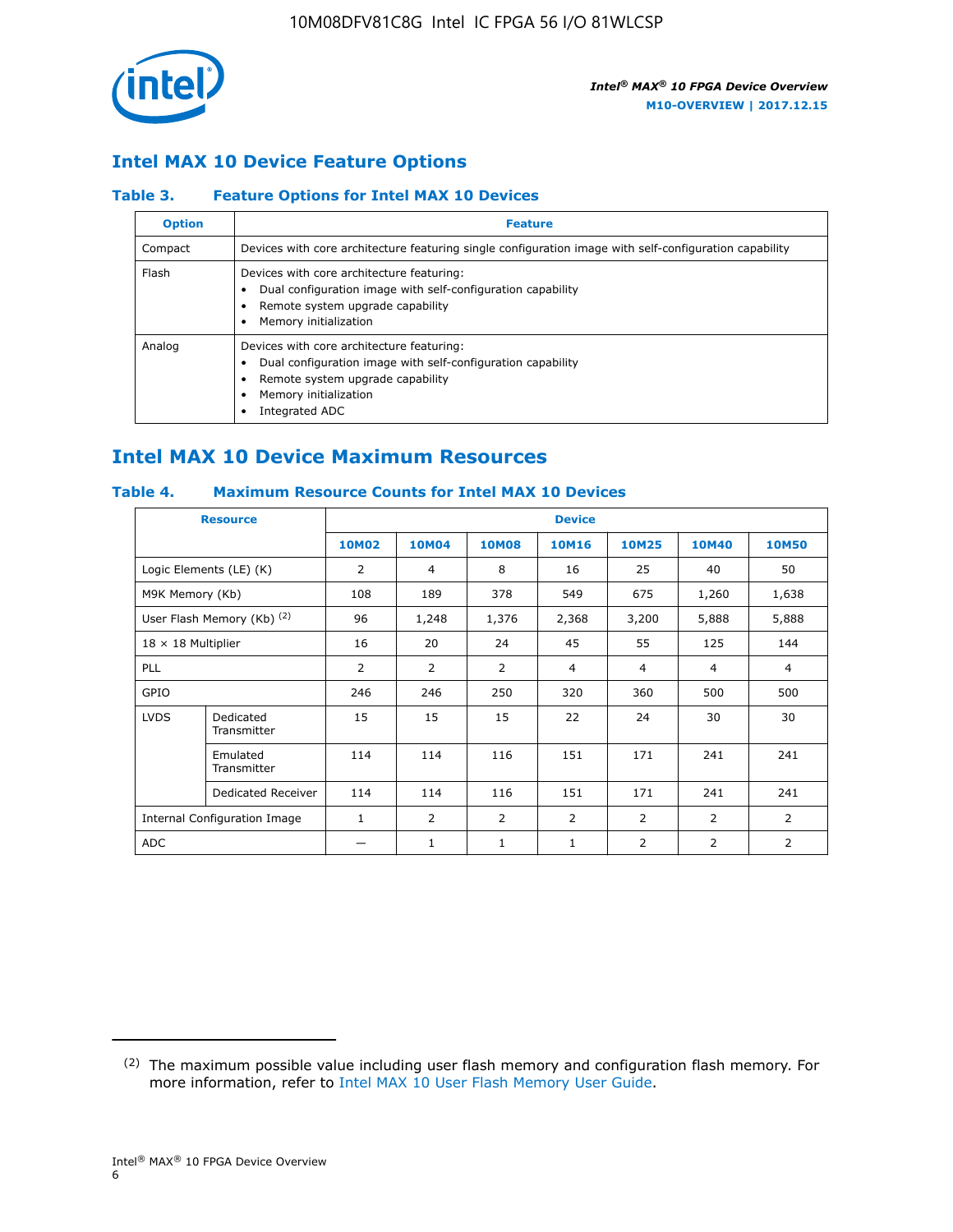

## **Intel MAX 10 Devices I/O Resources Per Package**

#### **Table 5. Package Plan for Intel MAX 10 Single Power Supply Devices**

| <b>Device</b> |                   | <b>Package</b>                     |                      |                             |                                      |  |  |  |  |
|---------------|-------------------|------------------------------------|----------------------|-----------------------------|--------------------------------------|--|--|--|--|
|               | <b>Type</b>       | M153<br>153-pin MBGA               | U169<br>169-pin UBGA | <b>U324</b><br>324-pin UBGA | E144<br>144-pin EQFP                 |  |  |  |  |
|               | <b>Size</b>       | $8 \text{ mm} \times 8 \text{ mm}$ | 11 mm $\times$ 11 mm | $15$ mm $\times$ 15 mm      | $22 \text{ mm} \times 22 \text{ mm}$ |  |  |  |  |
|               | <b>Ball Pitch</b> | $0.5$ mm                           | $0.8$ mm             | $0.8$ mm                    | $0.5$ mm                             |  |  |  |  |
| 10M02         |                   | 112                                | 130                  | 246                         | 101                                  |  |  |  |  |
| 10M04         |                   | 112                                | 130                  | 246                         | 101                                  |  |  |  |  |
| 10M08         |                   | 112                                | 130                  | 246                         | 101                                  |  |  |  |  |
| 10M16         |                   |                                    | 130                  | 246                         | 101                                  |  |  |  |  |
| 10M25         |                   |                                    |                      |                             | 101                                  |  |  |  |  |
| 10M40         |                   |                                    |                      |                             | 101                                  |  |  |  |  |
| 10M50         |                   |                                    |                      |                             | 101                                  |  |  |  |  |

#### **Table 6. Package Plan for Intel MAX 10 Dual Power Supply Devices**

| <b>Device</b> |                   | <b>Package</b> |                                                 |                                                                    |                         |                             |                             |  |  |
|---------------|-------------------|----------------|-------------------------------------------------|--------------------------------------------------------------------|-------------------------|-----------------------------|-----------------------------|--|--|
|               | <b>Type</b>       | <b>V36</b>     | <b>V81</b>                                      | <b>U324</b><br>36-pin WLCSP 81-pin WLCSP 324-pin UBGA 256-pin FBGA | <b>F256</b>             | <b>F484</b><br>484-pin FBGA | <b>F672</b><br>672-pin FBGA |  |  |
|               | <b>Size</b>       |                | $3$ mm $\times$ 3 mm $\vert$ 4 mm $\times$ 4 mm | $15$ mm $\times$ 15<br>mm                                          | 17 mm $\times$ 17<br>mm | $23$ mm $\times$ 23<br>mm   | $27$ mm $\times$ 27<br>mm   |  |  |
|               | <b>Ball Pitch</b> | $0.4$ mm       | $0.4$ mm                                        | $0.8$ mm                                                           | 1.0 <sub>mm</sub>       | 1.0 <sub>mm</sub>           | 1.0 <sub>mm</sub>           |  |  |
| 10M02         |                   | 27             |                                                 | 160                                                                |                         |                             |                             |  |  |
| 10M04         |                   |                |                                                 | 246                                                                | 178                     |                             |                             |  |  |
| 10M08         |                   |                | 56                                              | 246                                                                | 178                     | 250                         |                             |  |  |
| 10M16         |                   |                |                                                 | 246                                                                | 178                     | 320                         |                             |  |  |
| 10M25         |                   |                |                                                 |                                                                    | 178                     | 360                         |                             |  |  |
| 10M40         |                   |                |                                                 |                                                                    | 178                     | 360                         | 500                         |  |  |
| 10M50         |                   |                |                                                 |                                                                    | 178                     | 360                         | 500                         |  |  |

#### **Related Links**

- [Intel MAX 10 General Purpose I/O User Guide](https://www.altera.com/documentation/sam1393999966669.html#sam1394000084476)
- [Intel MAX 10 High-Speed LVDS I/O User Guide](https://www.altera.com/documentation/sam1394433606063.html#sam1394433911642)

## **Intel MAX 10 Vertical Migration Support**

Vertical migration supports the migration of your design to other Intel MAX 10 devices of different densities in the same package with similar I/O and ADC resources.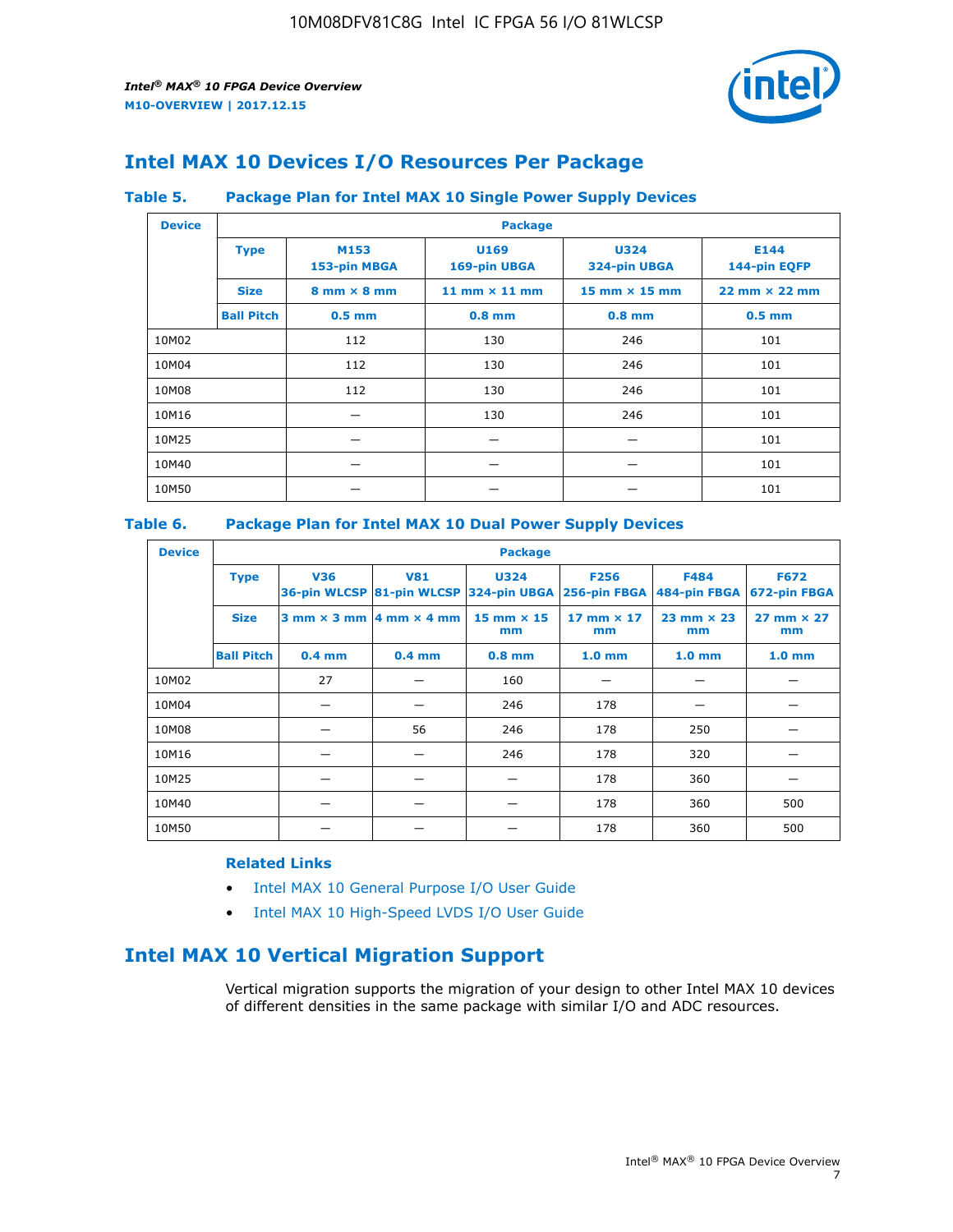

## **Intel MAX 10 I/O Vertical Migration Support**

#### **Figure 2. Migration Capability Across Intel MAX 10 Devices**

- The arrows indicate the migration paths. The devices included in each vertical migration path are shaded. Non-migratable devices are omitted. Some packages have several migration paths. Devices with lesser I/O resources in the same path have lighter shades.
- To achieve the full I/O migration across product lines in the same migration path, restrict I/Os usage to match the product line with the lowest I/O count.

|               | <b>Package</b>                   |            |      |      |             |                  |                                    |      |      |  |
|---------------|----------------------------------|------------|------|------|-------------|------------------|------------------------------------|------|------|--|
| <b>Device</b> | <b>V36</b>                       | <b>V81</b> | M153 | U169 | <b>U324</b> | F <sub>256</sub> | E144                               | F484 | F672 |  |
| 10M02         |                                  |            |      |      | 7           |                  |                                    |      |      |  |
| 10M04         |                                  |            |      |      |             |                  |                                    |      |      |  |
| 10M08         |                                  |            |      |      |             |                  |                                    |      |      |  |
| 10M16         |                                  |            |      |      |             |                  |                                    |      |      |  |
| 10M25         |                                  |            |      |      |             |                  |                                    |      |      |  |
| 10M40         |                                  |            |      |      |             |                  |                                    |      |      |  |
| 10M50         |                                  |            |      |      |             |                  |                                    |      |      |  |
|               | <b>Dual Power Supply Devices</b> |            |      |      |             |                  | <b>Single Power Supply Devices</b> |      |      |  |

*Note:* To verify the pin migration compatibility, use the Pin Migration View window in the Intel Quartus Prime software Pin Planner.

#### **Intel MAX 10 ADC Vertical Migration Support**

#### **Figure 3. ADC Vertical Migration Across Intel MAX 10 Devices**

The arrows indicate the ADC migration paths. The devices included in each vertical migration path are shaded.

|                                                                                                                                                                                                                         | Package |      |      |                  |      |      |      |  |  |
|-------------------------------------------------------------------------------------------------------------------------------------------------------------------------------------------------------------------------|---------|------|------|------------------|------|------|------|--|--|
| <b>Device</b>                                                                                                                                                                                                           | M153    | U169 | U324 | F <sub>256</sub> | E144 | F484 | F672 |  |  |
| 10M04                                                                                                                                                                                                                   |         |      |      |                  |      |      |      |  |  |
| 10M08                                                                                                                                                                                                                   |         |      |      |                  |      |      |      |  |  |
| 10M16                                                                                                                                                                                                                   |         |      |      |                  |      |      |      |  |  |
| 10M25                                                                                                                                                                                                                   |         |      |      |                  |      |      |      |  |  |
| 10M40                                                                                                                                                                                                                   |         |      |      |                  |      |      |      |  |  |
| 10M50                                                                                                                                                                                                                   |         |      |      |                  |      |      |      |  |  |
| Dual ADC Device: Each ADC (ADC1 and ADC2) supports 1 dedicated analog input pin and 8 dual function pins.<br><b>Single ADC Device:</b> Single ADC that supports 1 dedicated analog input pin and 16 dual function pins. |         |      |      |                  |      |      |      |  |  |

**Single ADC Device:** Single ADC that supports 1 dedicated analog input pin and 8 dual function pins.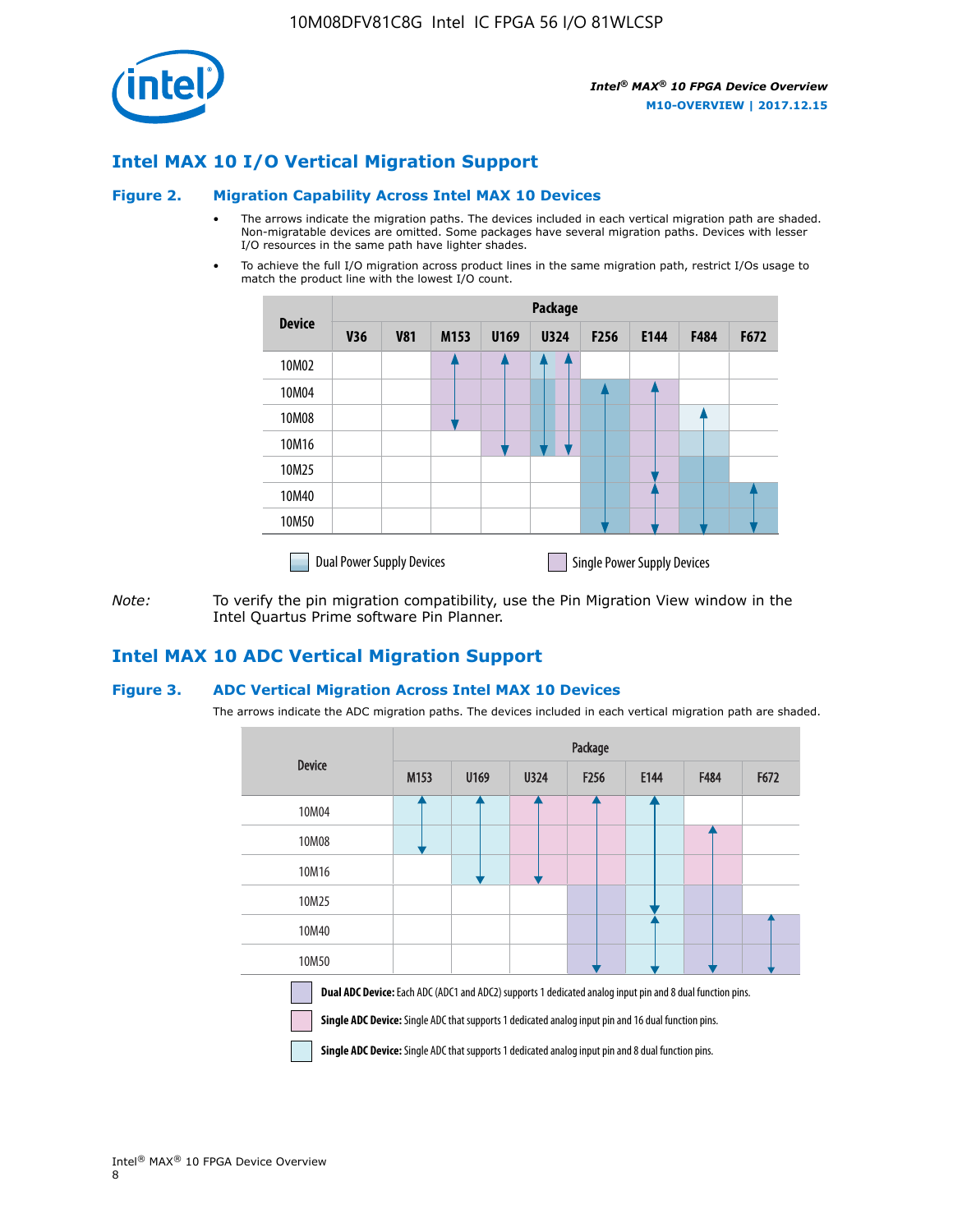

#### **Table 7. Pin Migration Conditions for ADC Migration**

| <b>Source</b>     | <b>Target</b>     | <b>Migratable Pins</b>                                                                                            |
|-------------------|-------------------|-------------------------------------------------------------------------------------------------------------------|
| Single ADC device | Single ADC device | You can migrate all ADC input pins                                                                                |
| Dual ADC device   | Dual ADC device   |                                                                                                                   |
| Single ADC device | Dual ADC device   | One dedicated analog input pin.                                                                                   |
| Dual ADC device   | Single ADC device | Eight dual function pins from the ADC1 block of the<br>٠<br>source device to the ADC1 block of the target device. |

## **Logic Elements and Logic Array Blocks**

The LAB consists of 16 logic elements (LE) and a LAB-wide control block. An LE is the smallest unit of logic in the Intel MAX 10 device architecture. Each LE has four inputs, a four-input look-up table (LUT), a register, and output logic. The four-input LUT is a function generator that can implement any function with four variables.

#### **Figure 4. Intel MAX 10 Device Family LEs**



## **Analog-to-Digital Converter**

Intel MAX 10 devices feature up to two ADCs. You can use the ADCs to monitor many different signals, including on-chip temperature.

#### **Table 8. ADC Features**

| <b>Feature</b>             | <b>Description</b>                                                                                                                                                                                  |
|----------------------------|-----------------------------------------------------------------------------------------------------------------------------------------------------------------------------------------------------|
| 12-bit resolution          | Translates analog signal to digital data for information processing, computing,<br>data transmission, and control systems<br>Provides a 12-bit digital representation of the observed analog signal |
| Up to 1 MSPS sampling rate | Monitors single-ended external inputs with a cumulative sampling rate of 25<br>kilosamples per second to 1 MSPS in normal mode                                                                      |
|                            |                                                                                                                                                                                                     |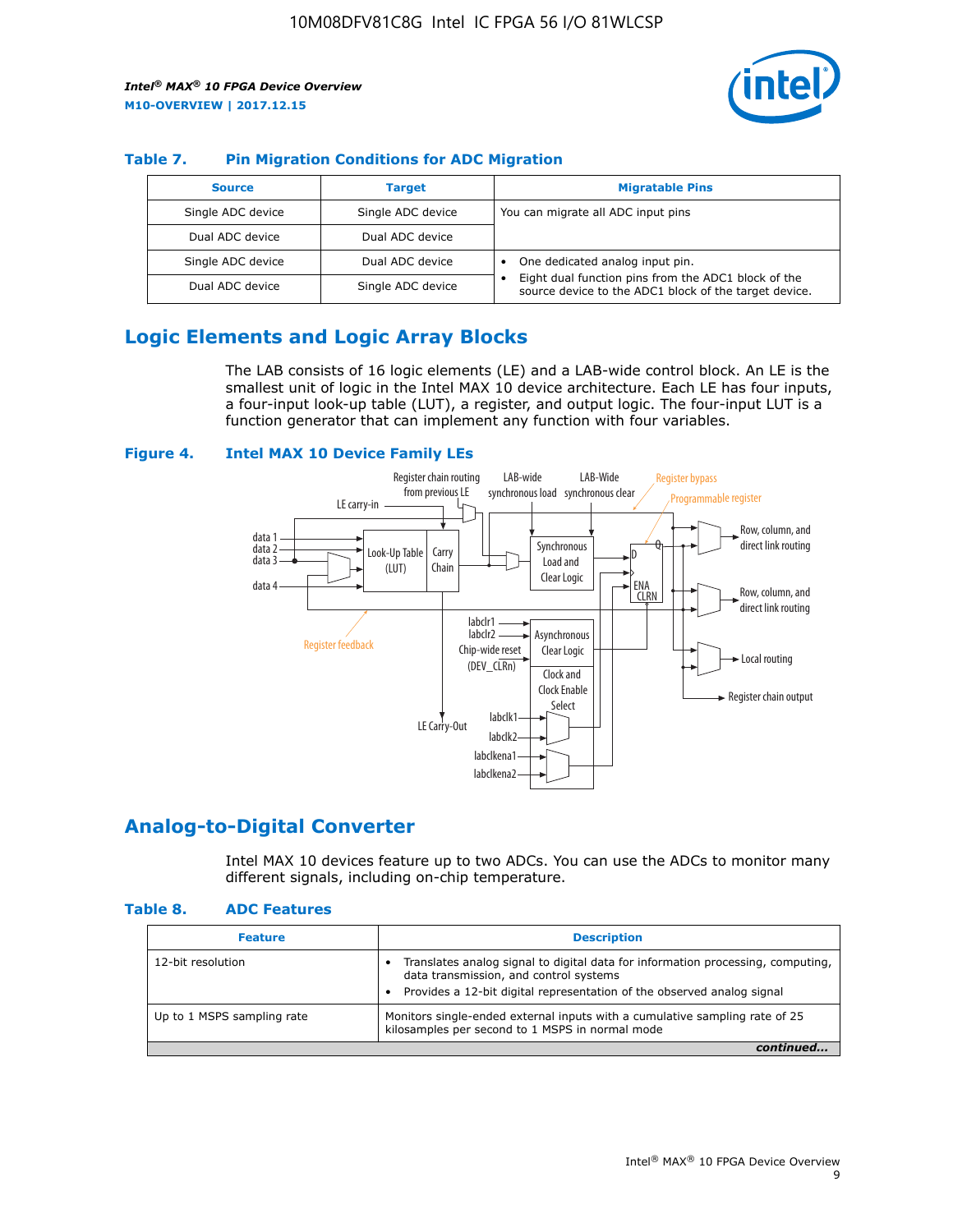

| <b>Feature</b>                                                  | <b>Description</b>                                                                                                                                 |
|-----------------------------------------------------------------|----------------------------------------------------------------------------------------------------------------------------------------------------|
| Up to 17 single-ended external inputs<br>for single ADC devices | One dedicated analog and 16 dual function input pins                                                                                               |
| Up to 18 single-ended external inputs<br>for dual ADC devices   | One dedicated analog and eight dual-function input pins in each ADC block<br>$\bullet$<br>Simultaneous measurement capability for dual ADC devices |
| On-chip temperature sensor                                      | Monitors external temperature data input with a sampling rate of up to 50<br>kilosamples per second                                                |

## **User Flash Memory**

The user flash memory (UFM) block in Intel MAX 10 devices stores non-volatile information.

UFM provides an ideal storage solution that you can access using Avalon Memory-Mapped (Avalon-MM) slave interface protocol.

#### **Table 9. UFM Features**

| <b>Features</b>     | <b>Capacity</b>                                                             |
|---------------------|-----------------------------------------------------------------------------|
| Endurance           | Counts to at least 10,000 program/erase cycles                              |
| Data retention      | 20 years at 85 $^{\circ}$ C<br>٠<br>10 years at 100 °C<br>$\bullet$         |
| Operating frequency | Maximum 116 MHz for parallel interface and 7.25 MHz for<br>serial interface |
| Data length         | Stores data up to 32 bits length in parallel                                |

## **Embedded Multipliers and Digital Signal Processing Support**

Intel MAX 10 devices support up to 144 embedded multiplier blocks. Each block supports one individual  $18 \times 18$ -bit multiplier or two individual  $9 \times 9$ -bit multipliers.

With the combination of on-chip resources and external interfaces in Intel MAX 10 devices, you can build DSP systems with high performance, low system cost, and low power consumption.

You can use the Intel MAX 10 device on its own or as a DSP device co-processor to improve price-to-performance ratios of DSP systems.

You can control the operation of the embedded multiplier blocks using the following options:

- Parameterize the relevant IP cores with the Intel Quartus Prime parameter editor
- Infer the multipliers directly with VHDL or Verilog HDL

System design features provided for Intel MAX 10 devices: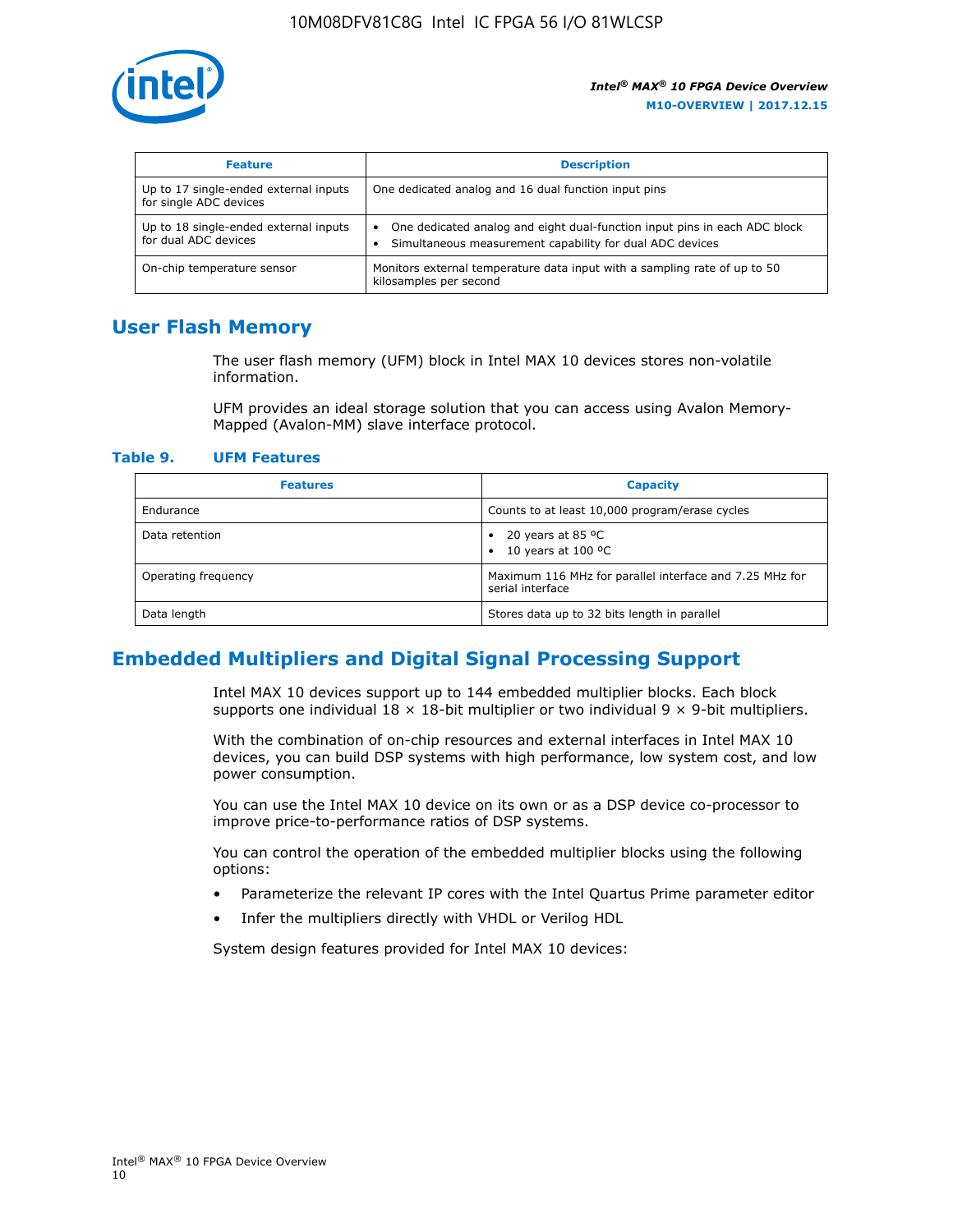

- DSP IP cores:
	- Common DSP processing functions such as finite impulse response (FIR), fast Fourier transform (FFT), and numerically controlled oscillator (NCO) functions
	- Suites of common video and image processing functions
- Complete reference designs for end-market applications
- DSP Builder for Intel FPGAs interface tool between the Intel Quartus Prime software and the MathWorks Simulink and MATLAB design environments
- DSP development kits

#### **Embedded Memory Blocks**

The embedded memory structure consists of M9K memory blocks columns. Each M9K memory block of a Intel MAX 10 device provides 9 Kb of on-chip memory capable of operating at up to 284 MHz. The embedded memory structure consists of M9K memory blocks columns. Each M9K memory block of a Intel MAX 10 device provides 9 Kb of on-chip memory. You can cascade the memory blocks to form wider or deeper logic structures.

You can configure the M9K memory blocks as RAM, FIFO buffers, or ROM.

The Intel MAX 10 device memory blocks are optimized for applications such as high throughput packet processing, embedded processor program, and embedded data storage.

| <b>Operation Modes</b> | <b>Port Widths</b>                                                            |
|------------------------|-------------------------------------------------------------------------------|
| Single port            | $x1, x2, x4, x8, x9, x16, x18, x32, and x36$                                  |
| Simple dual port       | $x1, x2, x4, x8, x9, x16, x18, x32, and x36$                                  |
| True dual port         | $\times1, \times2, \times4, \times8, \times9, \times16, \text{and } \times18$ |

#### **Table 10. M9K Operation Modes and Port Widths**

## **Clocking and PLL**

Intel MAX 10 devices offer the following resources: global clock (GCLK) networks and phase-locked loops (PLLs) with a 116-MHz built-in oscillator.

Intel MAX 10 devices support up to 20 global clock (GCLK) networks with operating frequency up to 450 MHz. The GCLK networks have high drive strength and low skew.

The PLLs provide robust clock management and synthesis for device clock management, external system clock management, and I/O interface clocking. The high precision and low jitter PLLs offers the following features:

- Reduction in the number of oscillators required on the board
- Reduction in the device clock pins through multiple clock frequency synthesis from a single reference clock source
- Frequency synthesis
- On-chip clock de-skew
- Jitter attenuation
- Dynamic phase-shift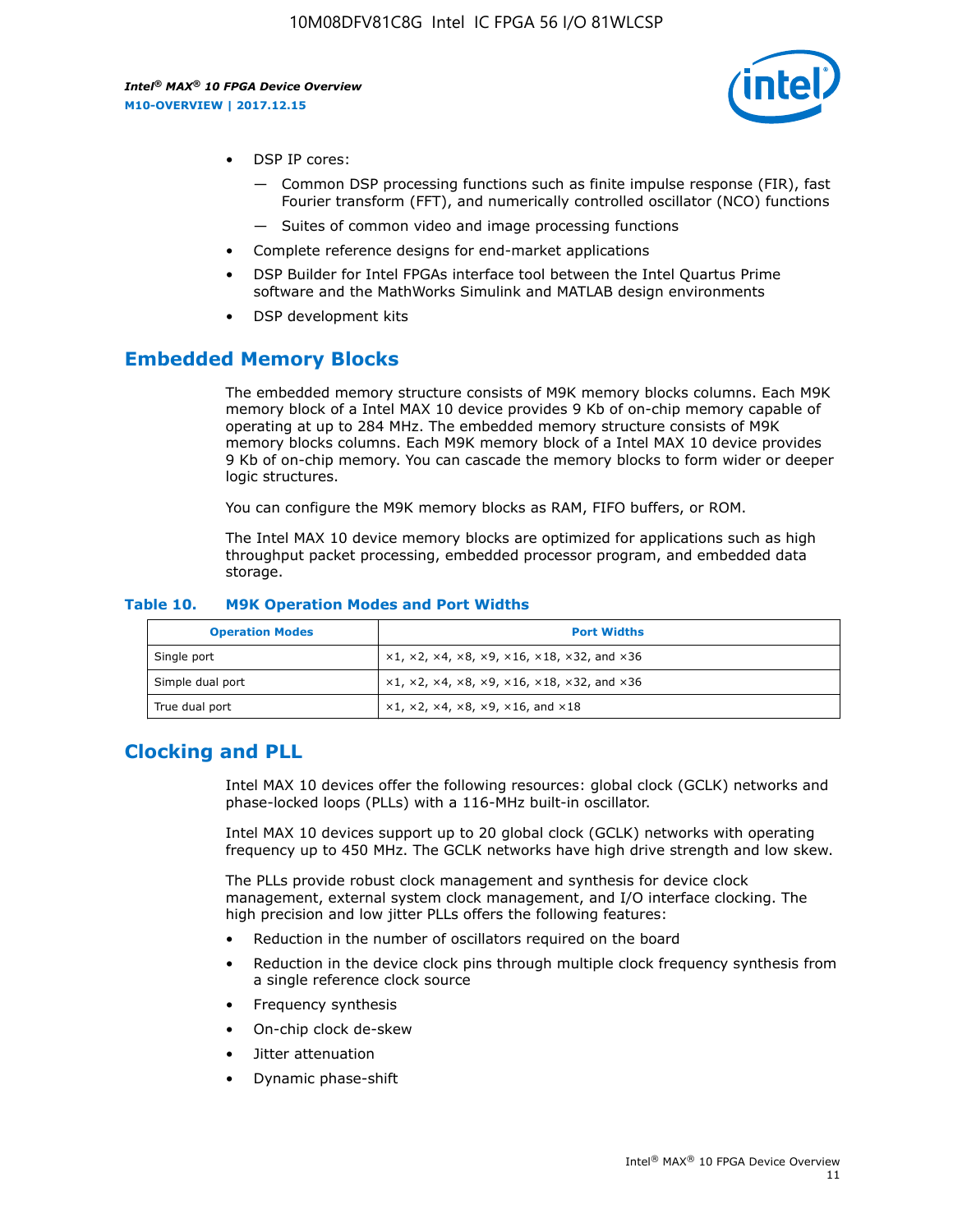

- Zero delay buffer
- Counter reconfiguration
- Bandwidth reconfiguration
- Programmable output duty cycle
- PLL cascading
- Reference clock switchover
- Driving of the ADC block

## **FPGA General Purpose I/O**

The Intel MAX 10 I/O buffers support a range of programmable features.

These features increase the flexibility of I/O utilization and provide an alternative to reduce the usage of external discrete components such as a pull-up resistor and a PCI clamp diode.

## **External Memory Interface**

Dual-supply Intel MAX 10 devices feature external memory interfaces solution that uses the I/O elements on the right side of the devices together with the UniPHY IP.

With this solution, you can create external memory interfaces to 16-bit SDRAM components with error correction coding (ECC).

*Note:* The external memory interface feature is available only for dual-supply Intel MAX 10 devices.

#### **Table 11. External Memory Interface Performance**

| <b>External Memory</b><br>Interface $(3)$ | <b>I/O Standard</b> | <b>Maximum Width</b> | <b>Maximum Frequency (MHz)</b> |
|-------------------------------------------|---------------------|----------------------|--------------------------------|
| <b>DDR3 SDRAM</b>                         | SSTL-15             | 16 bit $+8$ bit ECC  | 303                            |
| <b>DDR3L SDRAM</b>                        | SSTL-135            | 16 bit $+8$ bit ECC  | 303                            |
| <b>DDR2 SDRAM</b>                         | SSTL-18             | 16 bit $+8$ bit ECC  | 200                            |
| LPDDR2 SDRAM                              | $HSUL-12$           | 16 bit without ECC   | 200(4)                         |

#### **Related Links**

[External Memory Interface Spec Estimator](http://www.altera.com/technology/memory/estimator/mem-emif-index.html)

Provides a parametric tool that allows you to find and compare the performance of the supported external memory interfaces in Intel FPGAs.

 $(3)$  The device hardware supports SRAM. Use your own design to interface with SRAM devices.

 $(4)$  To achieve the specified performance, constrain the memory device I/O and core power supply variation to within ±3%. By default, the frequency is 167 MHz.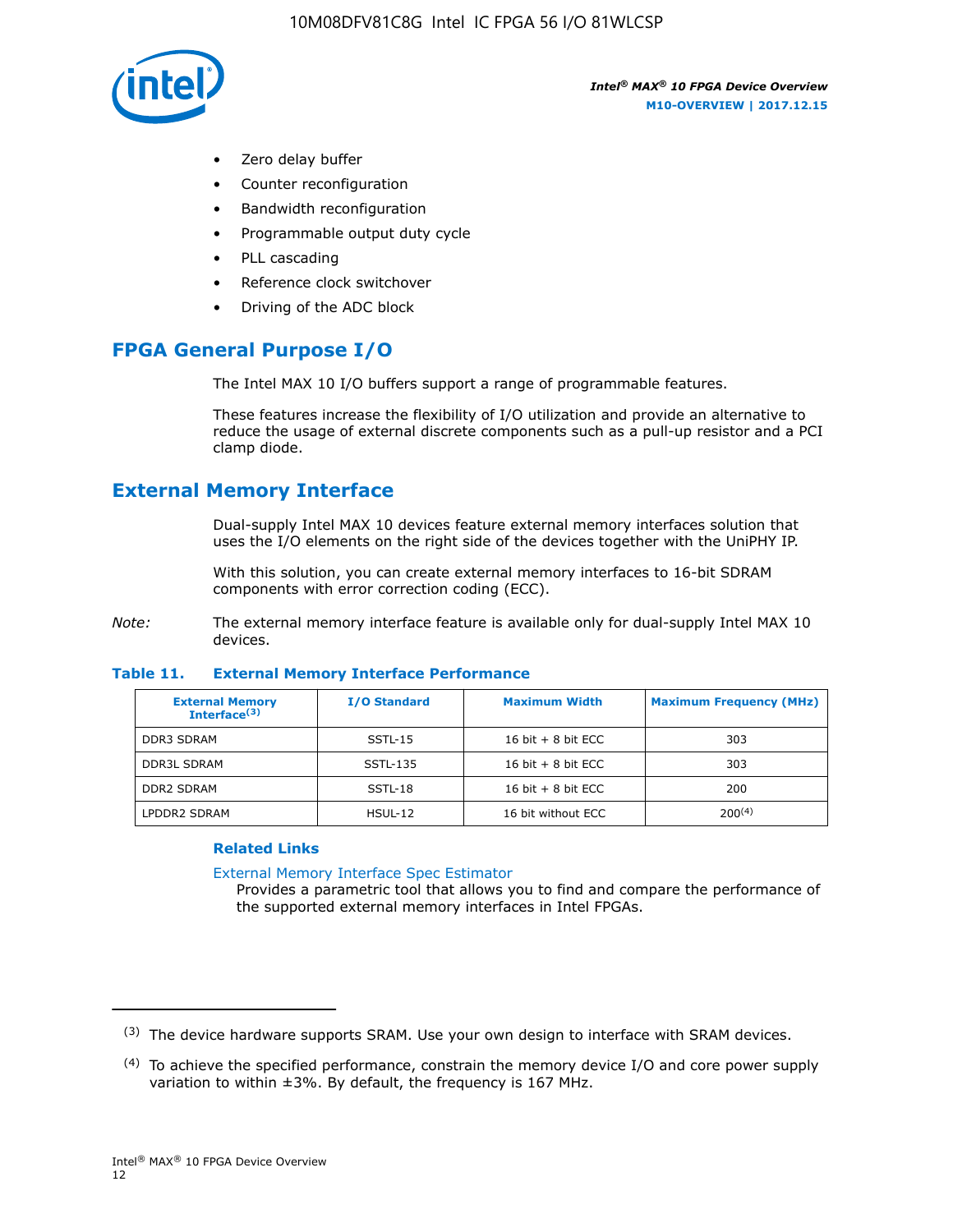

## **Configuration**

#### **Table 12. Configuration Features**

| <b>Feature</b>                    | <b>Description</b>                                                                                                                                                                       |
|-----------------------------------|------------------------------------------------------------------------------------------------------------------------------------------------------------------------------------------|
| Dual configuration                | Stores two configuration images in the configuration flash memory (CFM)<br>Selects the first configuration image to load using the CONFIG SEL pin                                        |
| Design security                   | Supports 128-bit key with non-volatile key programming<br>Limits access of the JTAG instruction during power-up in the JTAG secure mode<br>Unique device ID for each Intel MAX 10 device |
| <b>SEU Mitigation</b>             | Auto-detects cyclic redundancy check (CRC) errors during configuration<br>Provides optional CRC error detection and identification in user mode                                          |
| Dual-purpose configuration<br>pin | Functions as configuration pins prior to user mode<br>Provides options to be used as configuration pin or user I/O pin in user mode                                                      |
| Configuration data<br>compression | Decompresses the compressed configuration bitstream data in real-time during<br>configuration<br>Reduces the size of configuration image stored in the CFM                               |
| Instant-on                        | Provides the fastest power-up mode for Intel MAX 10 devices.                                                                                                                             |

#### **Table 13. Configuration Schemes for Intel MAX 10 Devices**

| <b>Configuration Scheme</b>   | <b>Compression</b>       | <b>Encryption</b> | <b>Dual Image</b><br><b>Configuration</b> | <b>Data Width</b> |
|-------------------------------|--------------------------|-------------------|-------------------------------------------|-------------------|
| <b>Internal Configuration</b> | Yes                      | Yes               | Yes                                       |                   |
| <b>JTAG</b>                   | $\overline{\phantom{a}}$ |                   | -                                         |                   |

## **Power Management**

#### **Table 14. Power Options**

| <b>Power Options</b>                  | <b>Advantage</b>                                                                                                                   |  |
|---------------------------------------|------------------------------------------------------------------------------------------------------------------------------------|--|
| Single-supply device                  | Saves board space and costs.                                                                                                       |  |
| Dual-supply device                    | Consumes less power<br>Offers higher performance                                                                                   |  |
| Power management<br>controller scheme | Reduces dynamic power consumption when certain applications are in standby mode<br>Provides a fast wake-up time of less than 1 ms. |  |

## **Document Revision History for Intel MAX 10 FPGA Device Overview**

| <b>Date</b>   | <b>Version</b> | <b>Changes</b>                                                                                                                                                                                                                       |
|---------------|----------------|--------------------------------------------------------------------------------------------------------------------------------------------------------------------------------------------------------------------------------------|
| December 2017 | 2017.12.15     | Added the U324 package for the Intel MAX 10 single power supply<br>devices.<br>Updated the 10M02 GPIO and LVDS count in the Maximum Resource<br>Counts for Intel MAX 10 Devices table.<br>Updated the I/O vertical migration figure. |
| February 2017 | 2017.02.21     | Rebranded as Intel.                                                                                                                                                                                                                  |
|               |                |                                                                                                                                                                                                                                      |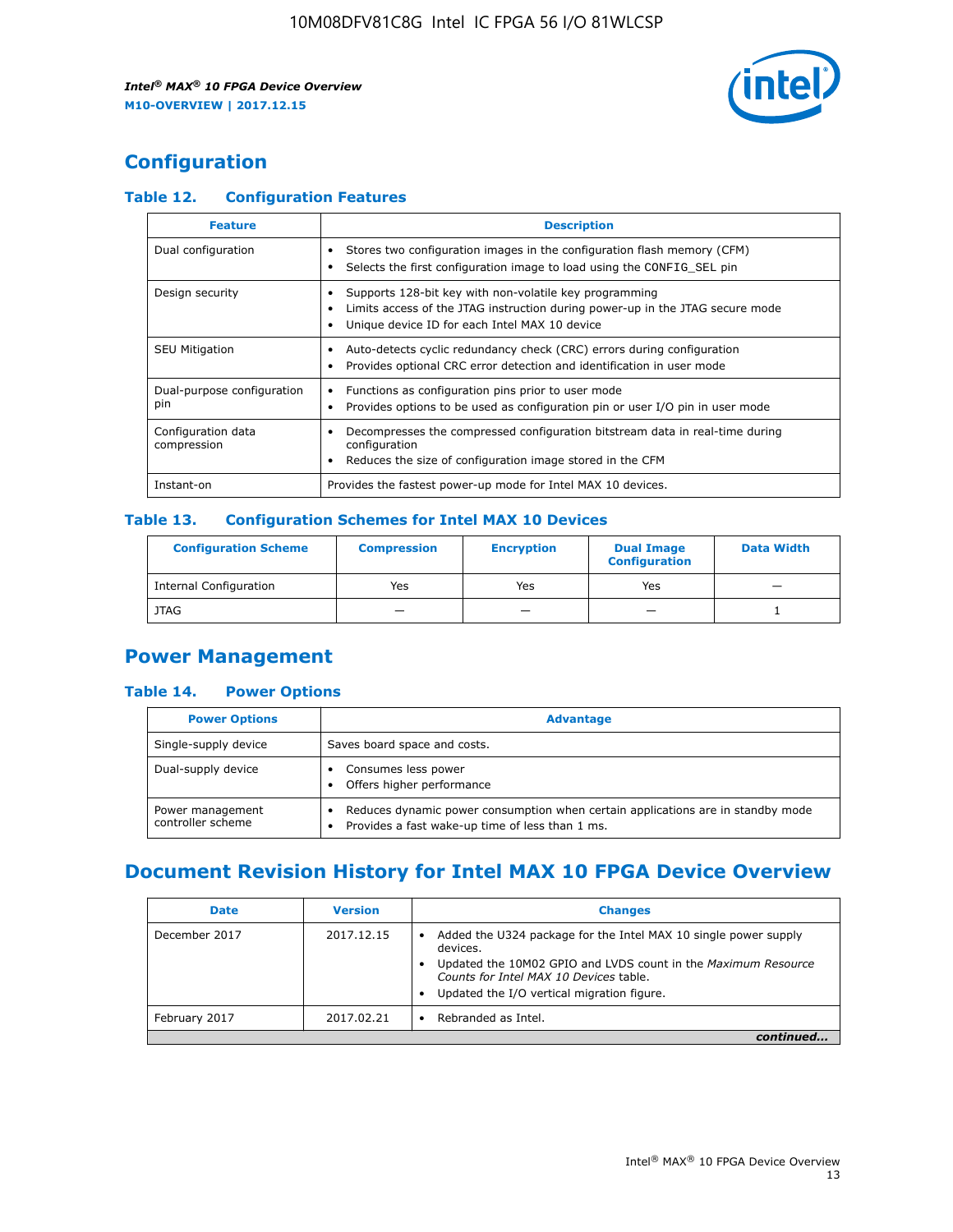

| <b>Date</b>    | <b>Version</b> | <b>Changes</b>                                                                                                                                                                                                                                                                                                                                                                                                                                                                                                                                                                                                                                                                                                                                                                                                                                                                                                                                                                                                                                                                                                                                                          |
|----------------|----------------|-------------------------------------------------------------------------------------------------------------------------------------------------------------------------------------------------------------------------------------------------------------------------------------------------------------------------------------------------------------------------------------------------------------------------------------------------------------------------------------------------------------------------------------------------------------------------------------------------------------------------------------------------------------------------------------------------------------------------------------------------------------------------------------------------------------------------------------------------------------------------------------------------------------------------------------------------------------------------------------------------------------------------------------------------------------------------------------------------------------------------------------------------------------------------|
| December 2016  | 2016.12.20     | • Updated EMIF information in the Summary of Features for Intel MAX 10<br>Devices table. EMIF is only supported in selected Intel MAX 10 device<br>density and package combinations, and for 600 Mbps performance, -6<br>device speed grade is required.<br>Updated the device ordering information to include P for leaded<br>$\bullet$<br>package.                                                                                                                                                                                                                                                                                                                                                                                                                                                                                                                                                                                                                                                                                                                                                                                                                    |
| May 2016       | 2016.05.02     | Removed all preliminary marks.<br>Update the ADC sampling rate description. The ADC feature monitors<br>$\bullet$<br>single-ended external inputs with a cumulative sampling rate of 25<br>kilosamples per second to 1 MSPS in normal mode.                                                                                                                                                                                                                                                                                                                                                                                                                                                                                                                                                                                                                                                                                                                                                                                                                                                                                                                             |
| November 2015  | 2015.11.02     | Removed SF feature from the device ordering information figure.<br>$\bullet$<br>Changed instances of Quartus II to Intel Quartus Prime.<br>$\bullet$                                                                                                                                                                                                                                                                                                                                                                                                                                                                                                                                                                                                                                                                                                                                                                                                                                                                                                                                                                                                                    |
| May 2015       | 2015.05.04     | Added clearer descriptions for the feature options listed in the device<br>$\bullet$<br>ordering information figure.<br>Updated the maximum dedicated LVDS transmitter count of 10M02<br>$\bullet$<br>device from 10 to 9.<br>. Removed the F672 package of the Intel MAX 10 10M25 device :<br>- Updated the devices I/O resources per package.<br>$-$ Updated the I/O vertical migration support.<br>- Updated the ADC vertical migration support.<br>Updated the maximum resources for 10M25 device:<br>$\bullet$<br>- Maximum GPIO from 380 to 360.<br>- Maximum dedicated LVDS transmitter from 26 to 24.<br>- Maximum emulated LVDS transmitter from 181 to 171.<br>- Maximum dedicated LVDS receiver from 181 to 171.<br>Added ADC information for the E144 package of the 10M04 device.<br>$\bullet$<br>Updated the ADC vertical migration diagram to clarify that there are<br>single ADC devices with eight and 16 dual function pins.<br>Removed the note about contacting Altera for DDR3, DDR3L, DDR2,<br>and LPDDR2 external memory interface support. The Intel Quartus<br>Prime software supports these external memory interfaces from version<br>15.0. |
| December 2014  | 2014.12.15     | $\bullet$<br>Changed terms:<br>- "dual image" to "dual configuration image"<br>- "dual-image configuration" to dual configuration"<br>Added memory initialization feature for Flash and Analog devices.<br>$\bullet$<br>Added maximum data retention capacity of up to 20 years for UFM<br>$\bullet$<br>feature.<br>Added maximum operating frequency of 7.25 MHz for serial interface<br>for UFM feature.                                                                                                                                                                                                                                                                                                                                                                                                                                                                                                                                                                                                                                                                                                                                                              |
| September 2014 | 2014.09.22     | Initial release.                                                                                                                                                                                                                                                                                                                                                                                                                                                                                                                                                                                                                                                                                                                                                                                                                                                                                                                                                                                                                                                                                                                                                        |